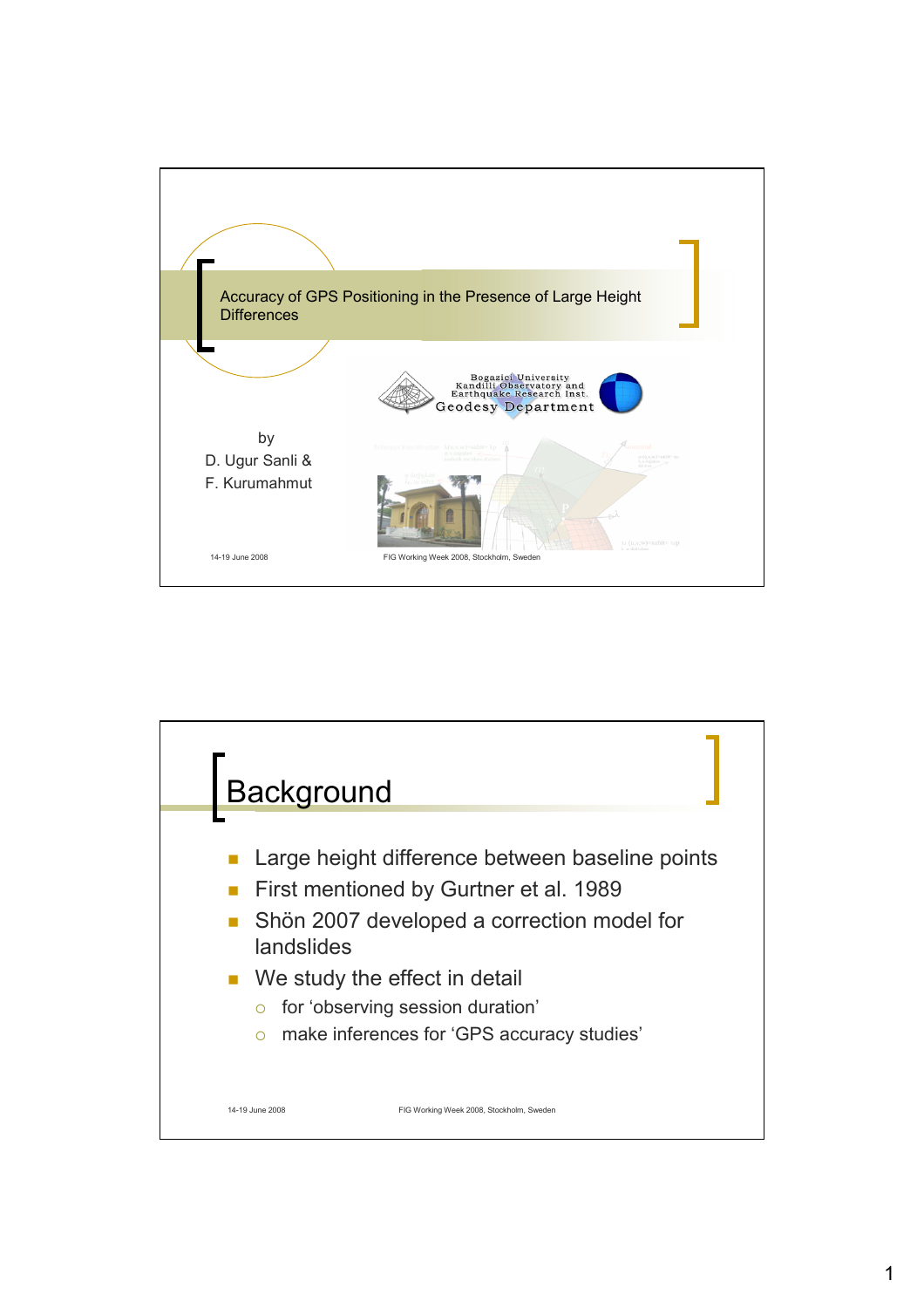

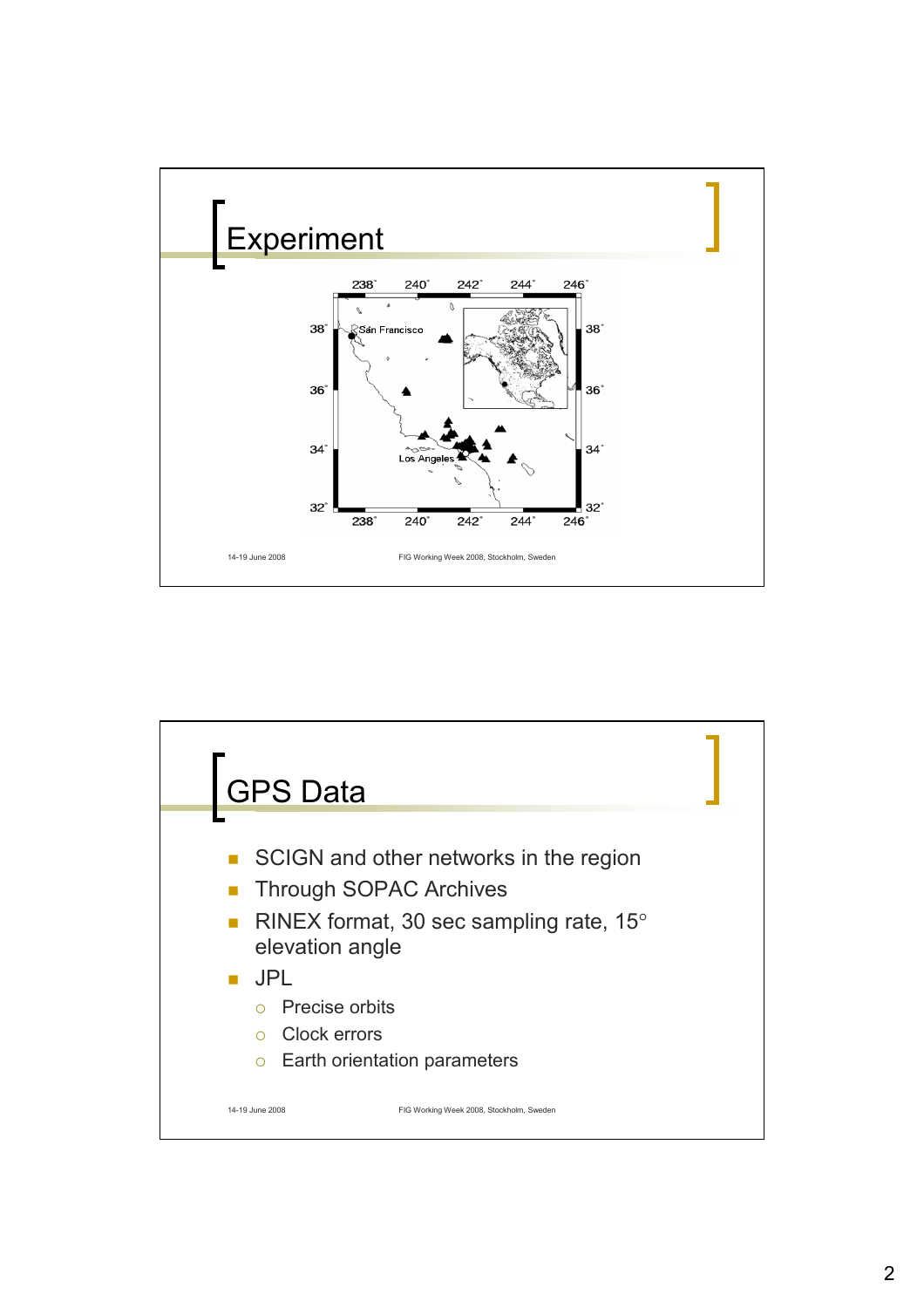

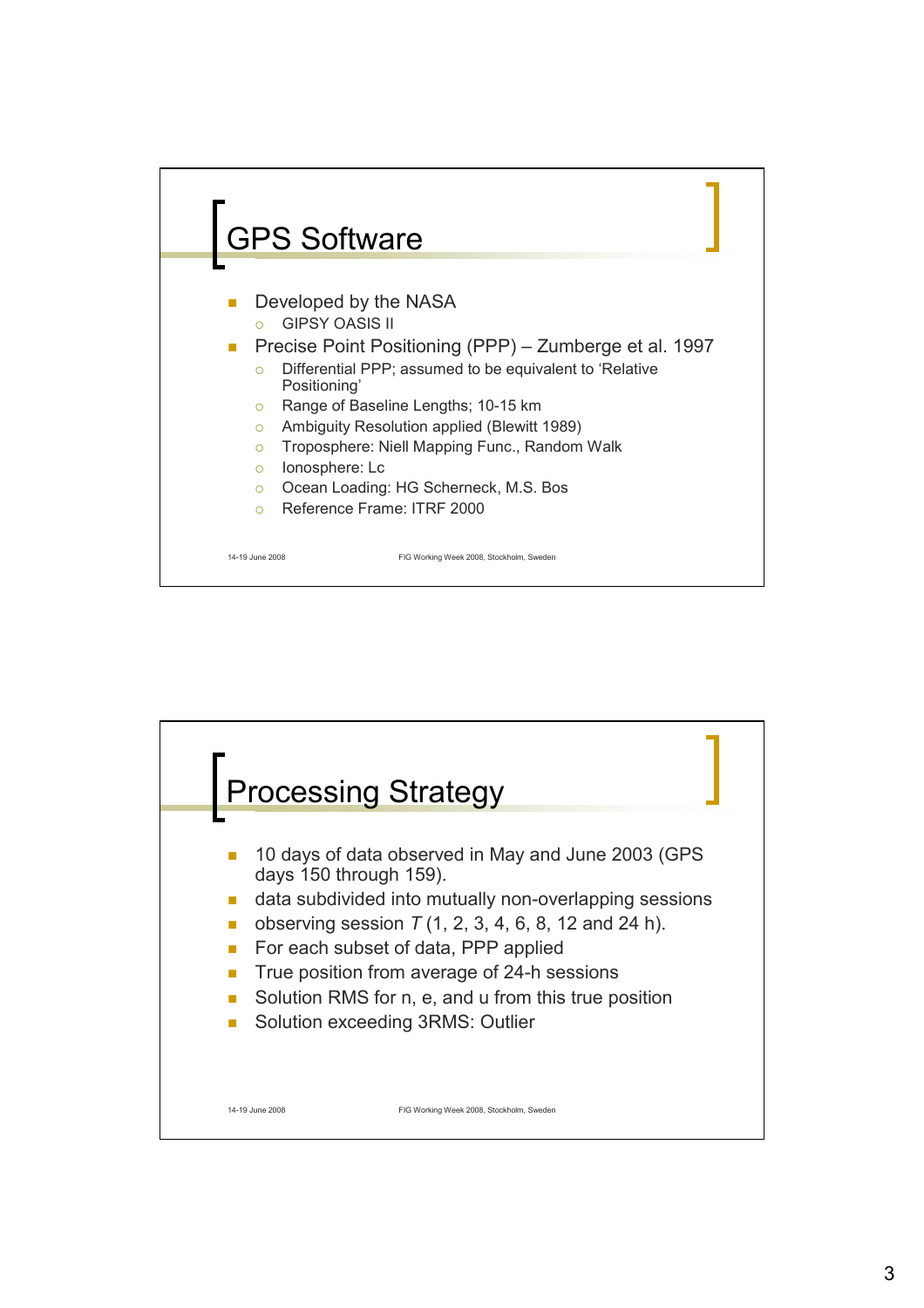| <b>Outlier Statistics</b> |                                           |       |              |               |      |              |               |      |                |               |
|---------------------------|-------------------------------------------|-------|--------------|---------------|------|--------------|---------------|------|----------------|---------------|
|                           |                                           |       |              |               |      |              |               |      |                |               |
| T                         | Theoretical Number of<br><b>Solutions</b> | North |              |               | East |              |               | Up   |                |               |
|                           |                                           | Used  | Rejected     | $\frac{0}{0}$ | Used | Rejected     | $\frac{0}{0}$ | Used | Rejected       | $\frac{0}{0}$ |
| $\overline{1}$            | 6240                                      | 5633  | 548          | 9.7           | 4910 | 1271         | 25.9          | 6181 | 659            | 10.7          |
| $\overline{2}$            | 3120                                      | 3003  | 94           | 3.1           | 2967 | 130          | 4.4           | 3097 | 97             | 3.1           |
| 3                         | 2080                                      | 2022  | 44           | 2.1           | 2028 | 38           | 1.9           | 2066 | 30             | 1.4           |
| $\overline{4}$            | 1560                                      | 1546  | 28           | 1.8           | 1523 | 23           | 1.5           | 1546 | 19             | 1.2           |
| 6                         | 1040                                      | 1037  | 15           | 14            | 1023 | 14           | 14            | 1037 | 5              | 0.5           |
| 8                         | 780                                       | 763   | 12           | 1.6           | 769  | $\tau$       | 0.9           | 776  | $\overline{4}$ | 0.5           |
| 12                        | 520                                       | 514   | 3            | 0.6           | 514  | 3            | 0.5           | 517  | $\mathbf{1}$   | 0.2           |
| 24                        | 260                                       | 257   | $\mathbf{0}$ | $\mathbf{0}$  | 257  | $\mathbf{0}$ | $\mathbf{0}$  | 257  | $\mathbf{0}$   |               |

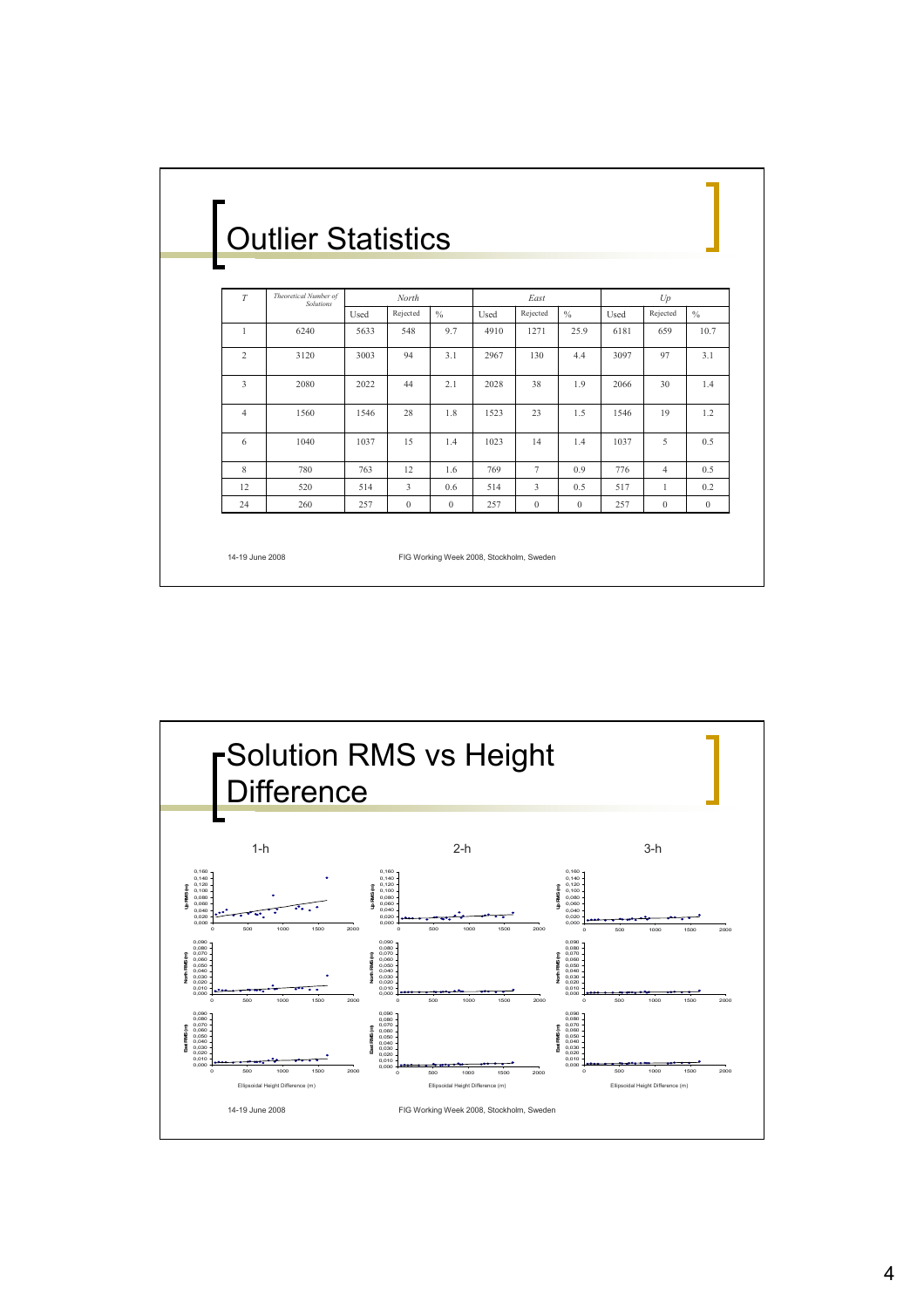

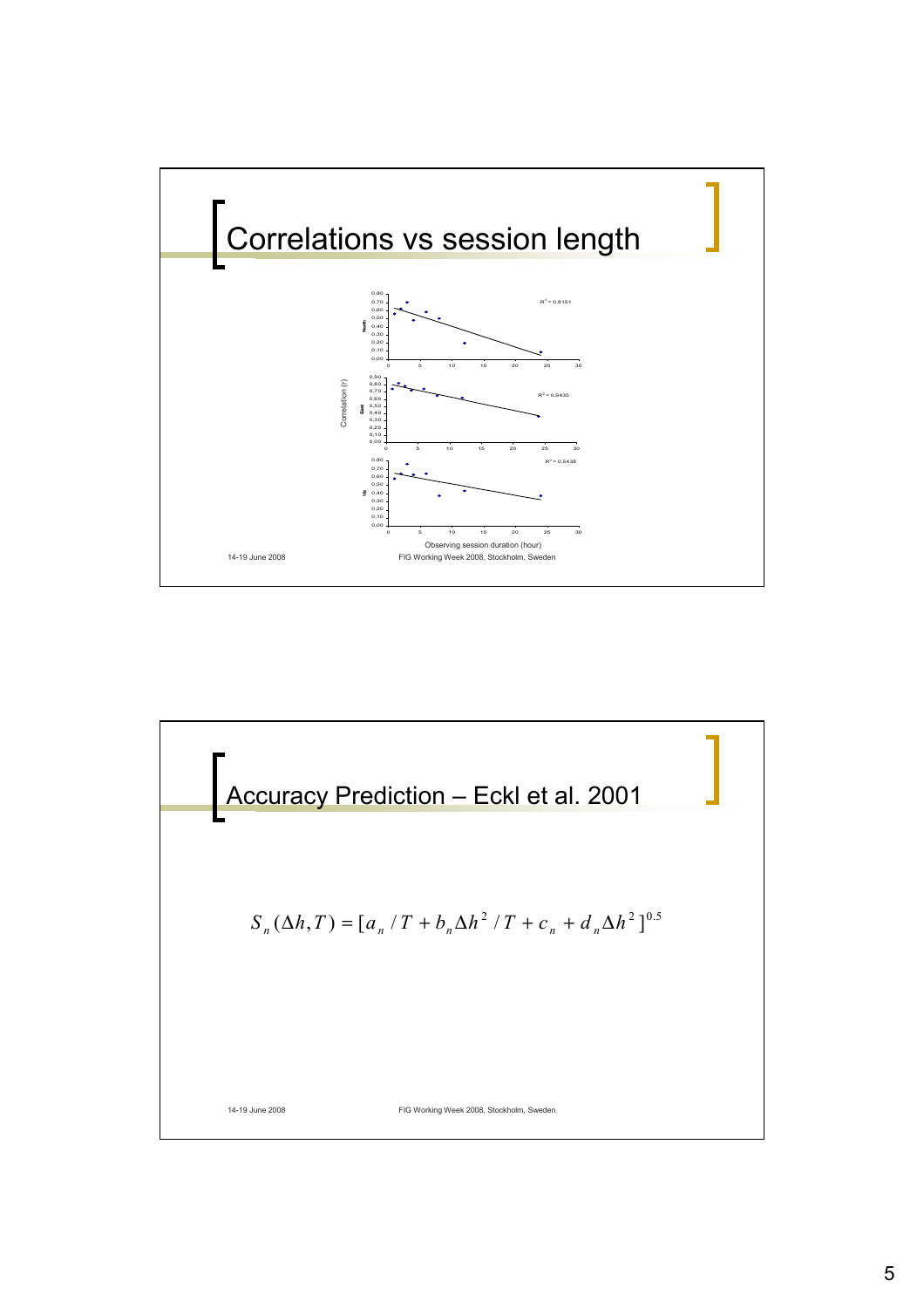

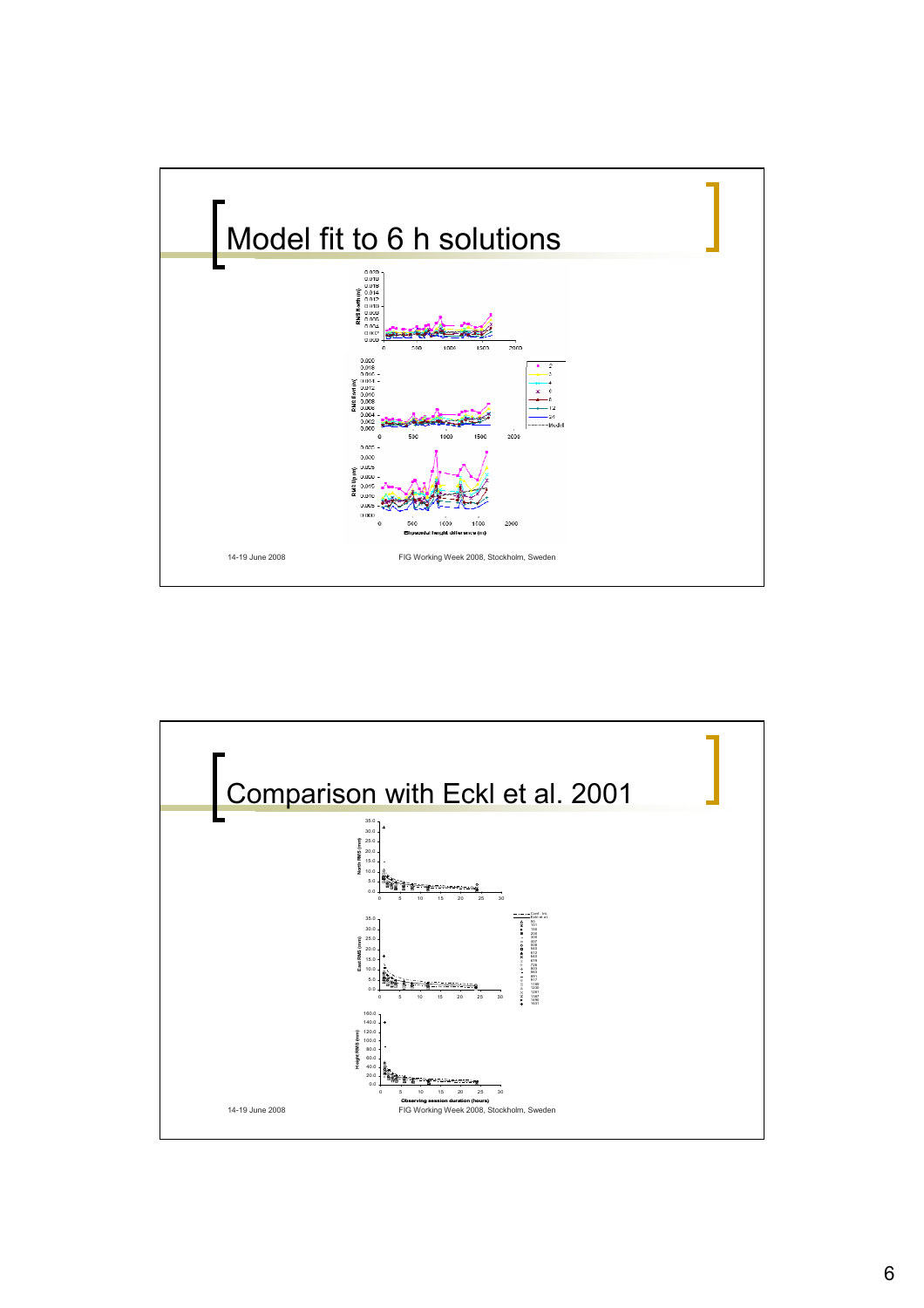